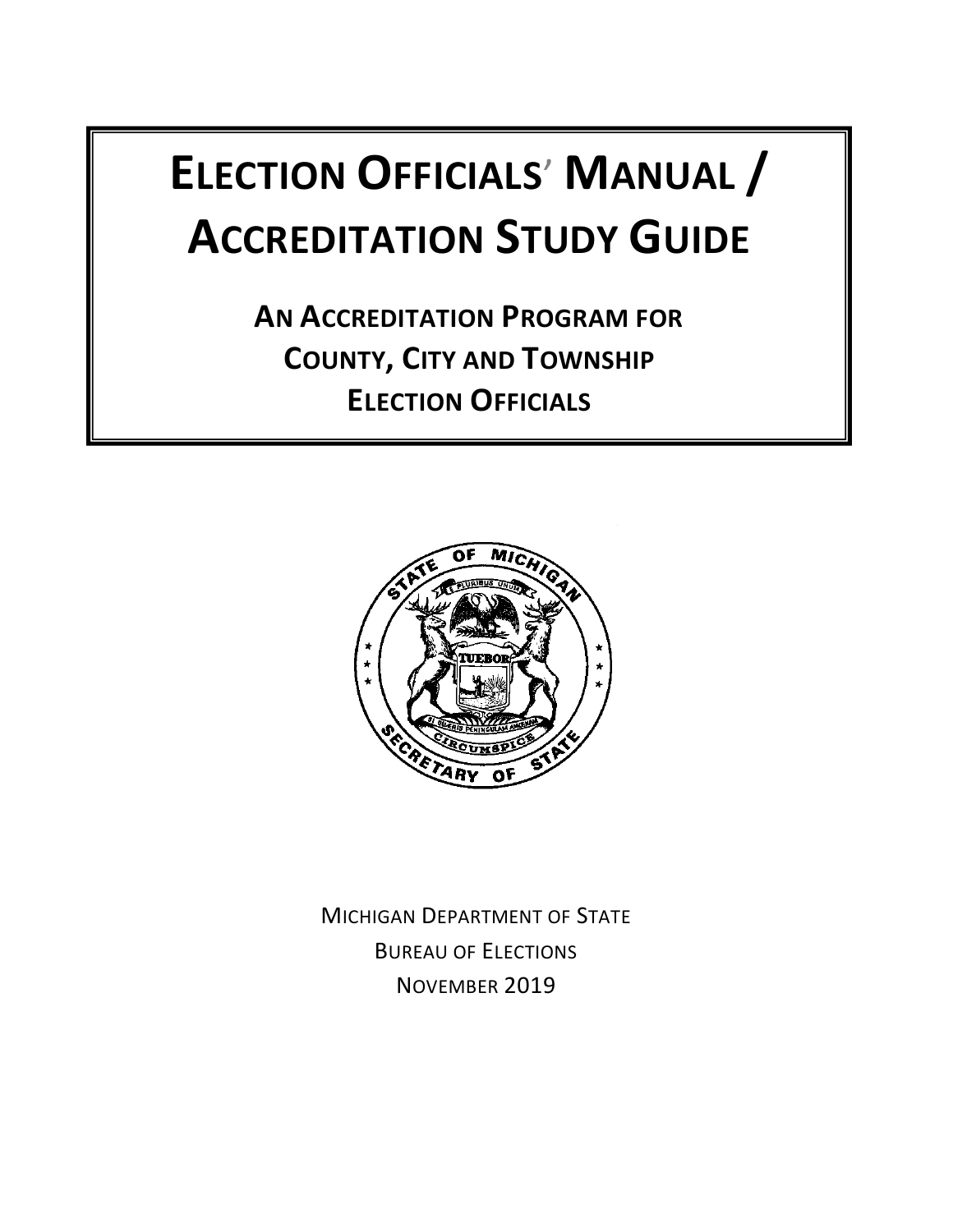# INTRODUCTION

The Election Officials' Accreditation Program mandated under Michigan election law includes:

- 1.) Attending both days of the Accreditation in-person classes
- 2.) Completing pre-class and post-class online coursework
- 3.) Pass the Accreditation Exam administered online (A copy of exam is included in *Appendix II*)

Please refer to the Initial Accreditation Curriculum in the Elections eLearning Center view and complete the required components

To maintain accreditation, an election official must complete a series of continuing education offered by the Secretary of State (MCL 168.33) Details on the continuing education requirements are available in the Elections eLearning Center

After studying the manual, we encourage you to retain it for future reference as it is designed to serve as a lasting information resource on election related matters Chapters are occasionally updated and available on our State Elections website, Information for Election Administrators page and in the Elections eLearning Center

> MICHIGAN DEPARTMENT OF STATE BUREAU OF ELECTIONS P.O. BOX 20126 LANSING, MI 48901-0726 **WWW.MICHIGAN.GOV/[ELECTIONS](http://www.michigan.gov/elections)** E-MAIL: ELECTIONS@MICHIGAN.GOV Phone: (517) 335-3237 Toll Free: 1-800-292-5973 Fax: (517)335-3235 QVF Help Desk Toll Free: 1-800-310-5697 Phone: (517) 241-1911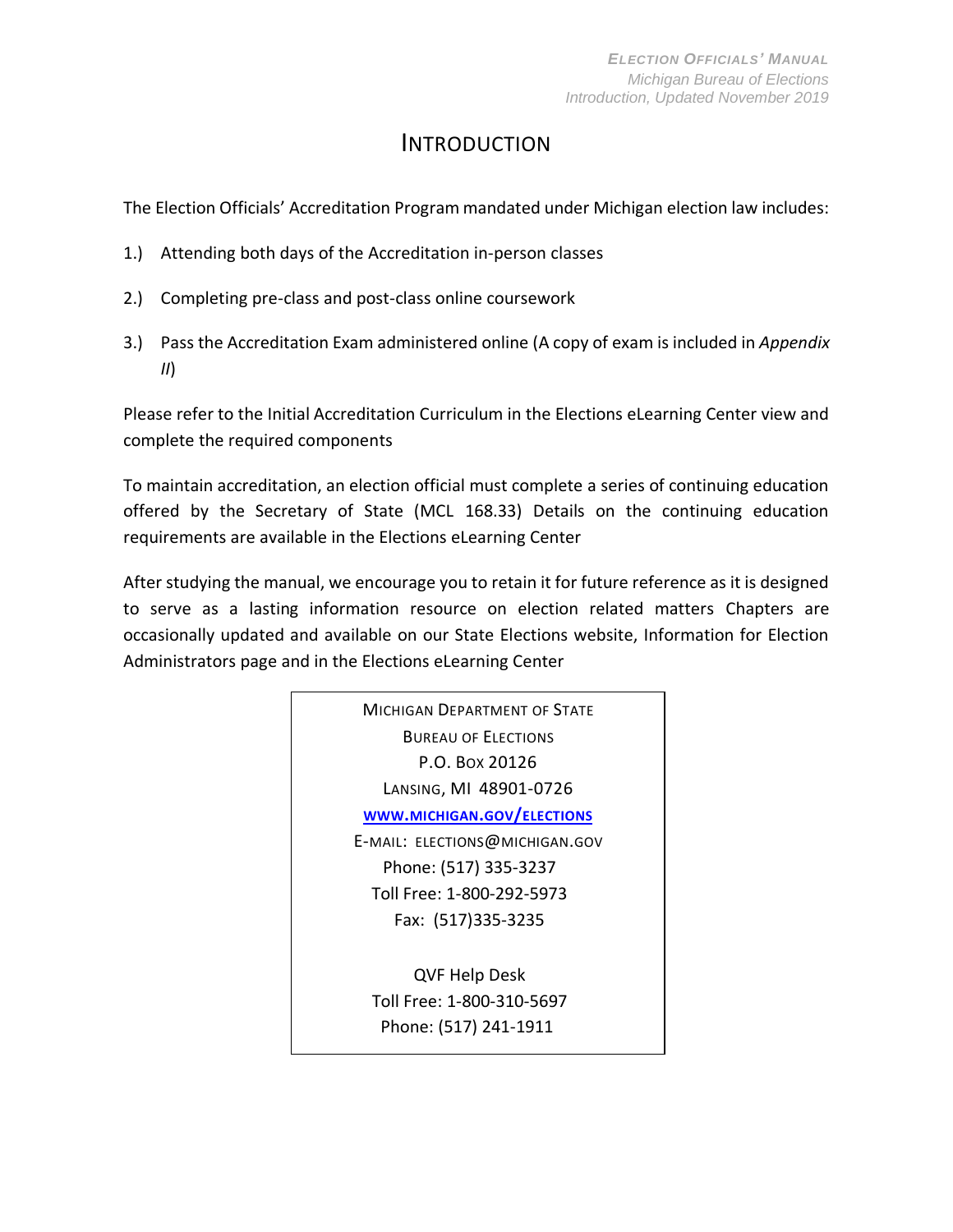# **CONTENTS**

# CHAPTER 1 STRUCTURE OF MICHIGAN'S ELECTIONS SYSTEM

| $1 - 2$ |
|---------|
| $1 - 4$ |
| $1 - 4$ |
| $1 - 4$ |
| $1 - 5$ |
| $1 - 5$ |
| $1 - 5$ |
| $1 - 5$ |
| $1 - 6$ |
| $1 - 7$ |
| $1 - 7$ |
|         |

# CHAPTER 2 VOTER REGISTRATION

| <b>Qualified Voter File</b>                      | $2 - 2$  |
|--------------------------------------------------|----------|
| Qualified Voter File (QVF) Inbox                 | $2 - 3$  |
| <b>Statewide Street Index</b>                    | $2 - 4$  |
| <b>Voter Qualifications</b>                      | $2 - 5$  |
| Sources of Voter Registration Applications       | $2 - 5$  |
| Transmission of Voter Registration Applications  | $2 - 7$  |
| Mail-in Voter Registration Program               | $2 - 8$  |
| Processing Voter Registration Applications       | $2 - 9$  |
| <b>Returned Voter Information Cards</b>          | $2 - 11$ |
| Election Eligible Voter Registration             | $2 - 13$ |
| Address Change within Jurisdiction               | $2 - 14$ |
| Move to a Different Jurisdiction                 | $2 - 15$ |
| Name Change                                      | $2 - 17$ |
| <b>Addressing Confirmation Notices</b>           | $2 - 17$ |
| <b>Returned Confirmation Notices</b>             | $2 - 18$ |
| <b>Surrendered License</b>                       | $2 - 19$ |
| <b>Inactive Voter Files</b>                      | $2 - 20$ |
| <b>Voter Registration Cancellations</b>          | $2 - 21$ |
| Retention of Canceled Voter Registration Records | $2 - 22$ |
| Public Availability of Voter Registration Data   | $2 - 22$ |
| <b>Reporting Postal Service Issues</b>           | $2 - 23$ |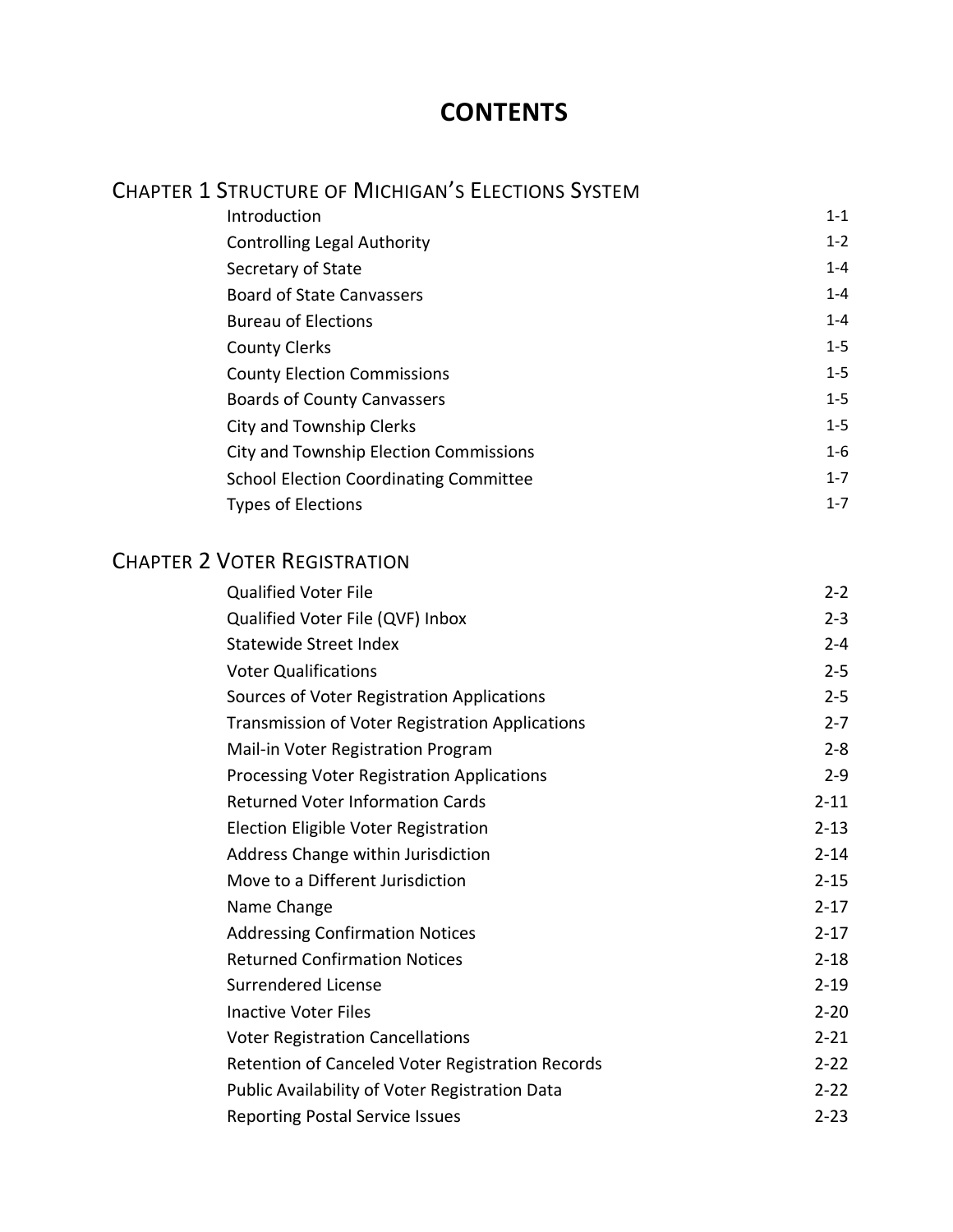#### CHAPTER 3 CANDIDATE FILINGS AND FINANCIAL DISCLOSURE REQUIREMENTS

| <b>General Filing Information</b>                                 | $3 - 2$  |
|-------------------------------------------------------------------|----------|
| <b>Additional Filing Requirements</b>                             | $3 - 3$  |
| <b>Petition Forms</b>                                             | $3 - 4$  |
| <b>Preparation of Petition Sheets</b>                             | $3 - 5$  |
| <b>Petition Circulators</b>                                       | $3 - 6$  |
| <b>Petition Circulation</b>                                       | $3-6$    |
| <b>Petition Signers</b>                                           | $3 - 7$  |
| Signature Requirements                                            | $3 - 7$  |
| <b>Additional Filing Requirements and Options</b>                 | $3 - 9$  |
| <b>Precinct Delegate Filings</b>                                  | $3 - 11$ |
| Checking Filings: Step One-Preliminary Inspection                 | $3 - 11$ |
| Petitions                                                         | $3 - 13$ |
| Checking Filings: Step Two-Review and Final Determination         | $3 - 14$ |
| <b>Supplemental Filings</b>                                       | $3 - 18$ |
| <b>Withdrawal Deadline</b>                                        | $3 - 19$ |
| <b>Challenge Deadline and Procedure</b>                           | $3 - 19$ |
| Public Record of Nomination Petitions Filed and Final Disposition | $3 - 19$ |
| <b>Public Availability of Candidate Filings</b>                   | $3 - 20$ |
| <b>Financial Disclosure Filing Requirements</b>                   | $3 - 20$ |

#### CHAPTER 4 WRITE-IN CANDIDATES

| Declaration of Intent Requirement                                 | $4 - 1$ |
|-------------------------------------------------------------------|---------|
| <b>Recording Write-In Votes</b>                                   | $4 - 3$ |
| Determining if a Write-In Candidate Has Been Nominated or Elected | 4-4     |

# CHAPTER 5 PRECINCT DELEGATE CANDIDATES

| <b>Candidate Qualifications</b>                | $5 - 1$ |
|------------------------------------------------|---------|
| <b>Creation of Precinct Delegate Positions</b> | $5 - 1$ |
| <b>Filing Requirements</b>                     | $5 - 2$ |
| <b>Complaint Process</b>                       | $5 - 3$ |
| <b>Precinct Delegate Ballot</b>                | $5 - 3$ |
| Write-in Candidates for Precinct Delegate      | $5 - 3$ |
| <b>Precinct Canvass of Precinct Delegates</b>  | $5 - 4$ |
| <b>Certification of Precinct Delegates</b>     | $5 - 4$ |
|                                                |         |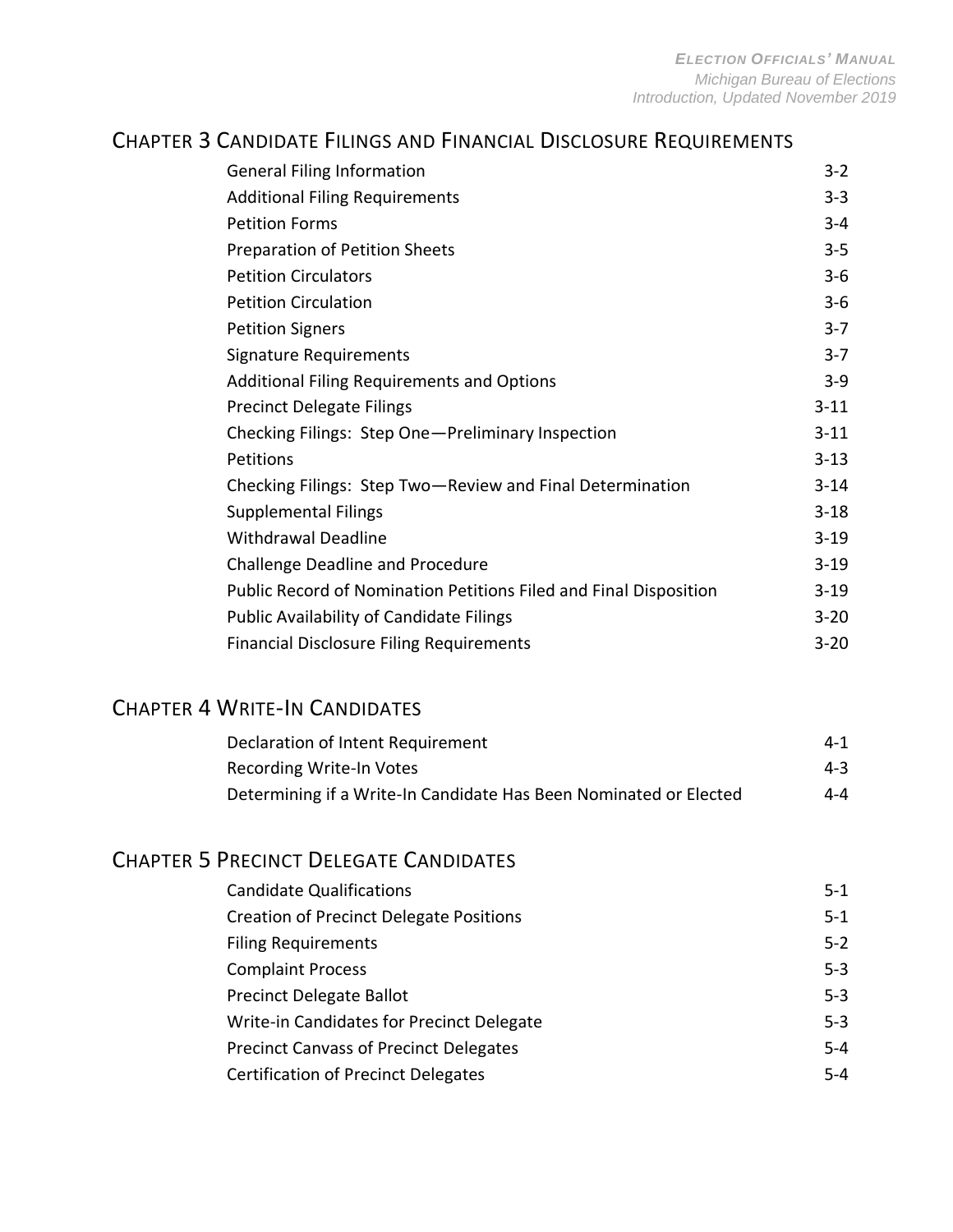# CHAPTER 6 MICHIGAN'S ABSENTEE VOTING PROCESS

| Eligibility                                                       | $6 - 2$  |
|-------------------------------------------------------------------|----------|
| <b>Eligibility Restriction</b>                                    | $6 - 2$  |
| <b>Application Process</b>                                        | $6 - 2$  |
| Maintaining a Permanent Absent Voter Application List             | $6 - 3$  |
| Submission of Absent Voter Ballot Applications                    | $6 - 3$  |
| Office Hours on Saturday & Sunday Preceding Election              | $6-4$    |
| Restrictions on Possession of Signed Absentee Ballot Applications | $6-4$    |
| <b>Application Verification Requirement</b>                       | $6 - 5$  |
| <b>Issuance of Absentee Ballots</b>                               | $6 - 5$  |
| Anatomy of an Absent Voter Ballot                                 | $6-6$    |
| Absentee Voters Who Receive Assistance                            | $6-6$    |
| <b>Return of Absentee Ballots</b>                                 | $6-7$    |
| <b>Ballot Pick-up by Election Official</b>                        | $6-8$    |
| <b>Ballot Verification Requirement</b>                            | $6 - 8$  |
| Options for Voters Who Wish to Spoil Their Ballot                 | $6-9$    |
| Deceased or Incarcerated Absentee Voter                           | $6 - 11$ |
| Penalties                                                         | $6 - 11$ |
| Posting Absentee Voting Information                               | $6 - 11$ |
| Recording AV Ballot Information in QVF Required                   | $6 - 12$ |
| Issuing AV Ballots to Election Eligible Voters Who Have Moved     | $6 - 13$ |
| <b>Reporting Postal Service Issues</b>                            | $6 - 14$ |

## CHAPTER 7 FEDERAL REGISTRATION AND ABSENTEE VOTING PROGRAMS

| Introduction to Military and Overseas Voters - Table of Contents | $7-1$    |
|------------------------------------------------------------------|----------|
| Introduction to Military and Overseas Voters                     | $7 - 2$  |
| <b>Registering Military and Overseas Voters</b>                  | $7 - 3$  |
| Entering the Registration into QVF                               | $7 - 5$  |
| <b>Issuing Absent Voter Ballots</b>                              | $7-6$    |
| Receipt Deadline Extension/MOVE Compliance Report                | $7-6$    |
| Generating the QVF Ballot                                        | $7 - 7$  |
| Printing or Faxing a Ballot Request                              | $7 - 8$  |
| E-mailing a Ballot Request                                       | $7 - 8$  |
| Receiving Applications and Sending Ballots - Ballot Tracking     | $7 - 10$ |
| Mailing of Military and Overseas Ballots                         | $7 - 11$ |
| Receiving Absent Voter Ballots - Ballot Tracking                 | $7 - 11$ |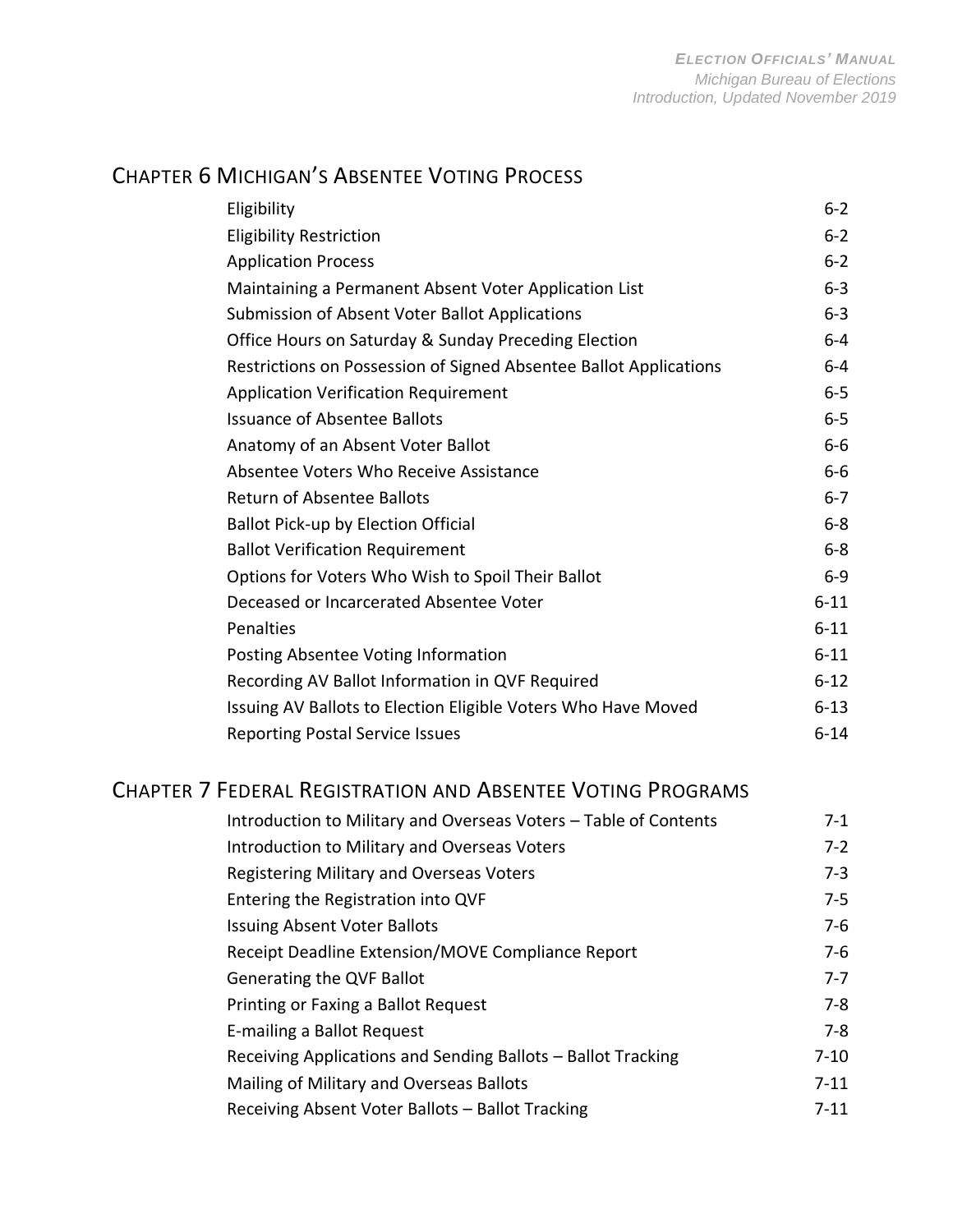| Federal Write-In Absentee Ballot (FWAB)       | $7-12$   |
|-----------------------------------------------|----------|
| Processing Electronic Ballots on Election Day | $7-13$   |
| <b>QVF Reports</b>                            | $7 - 14$ |
| <b>Frequently Asked Questions</b>             | $7 - 16$ |
| Glossary                                      | 7-19     |

#### CHAPTER 8 ABSENT VOTER BALLOT ELECTION DAY PROCESSING

| Preparing for Absent Voter Ballot Processing    | $8 - 1$ |
|-------------------------------------------------|---------|
| <b>Absent Voter Counting Board Procedures</b>   | $8 - 3$ |
| <b>Maintaining Ballot Secrecy</b>               | $8 - 5$ |
| <b>Ballots Received After Processing Begins</b> | $8 - 5$ |
| <b>Closing Procedures</b>                       | $8 - 6$ |
| Same Day AV Requests                            | $8 - 7$ |
| Absent Voters Appearing at the Polls            | $8 - 8$ |

#### CHAPTER 9 ELECTION BALLOTS

| Ballot Proofing and Michigan Ballot Production Standards | $9 - 1$ |
|----------------------------------------------------------|---------|
| <b>Candidate Name Rotations</b>                          | $9 - 3$ |
| Office Order                                             | $9 - 5$ |
| Partisan Ballot                                          | $9 - 5$ |
| Nonpartisan Ballot                                       | $9 - 6$ |

# CHAPTER 10 PREPARATION OF ELECTION EQUIPMENT

| <b>Electronic PollBook</b>                        | $10-1$   |
|---------------------------------------------------|----------|
| <b>Voting Systems</b>                             | $10-2$   |
| <b>Tabulator Programming</b>                      | $10-3$   |
| Pre-Election Logic and Accuracy Testing           | $10 - 4$ |
| Security                                          | $10-5$   |
| <b>Voter Assist Terminal Election Day Testing</b> | $10-6$   |
| Some Common Problems                              | $10-6$   |

# CHAPTER 11 ELECTION DAY ISSUES

| Maintaining Order at the Polls                                     | $11 - 3$ |
|--------------------------------------------------------------------|----------|
| Handling Emergencies that Raise Questions Over the Interruption of |          |
| the Voting Process or the Extension of the Polling Hours           | $11-3$   |
| Accounting for Every Ballot Issued: Important Points to Remember   | $11 - 4$ |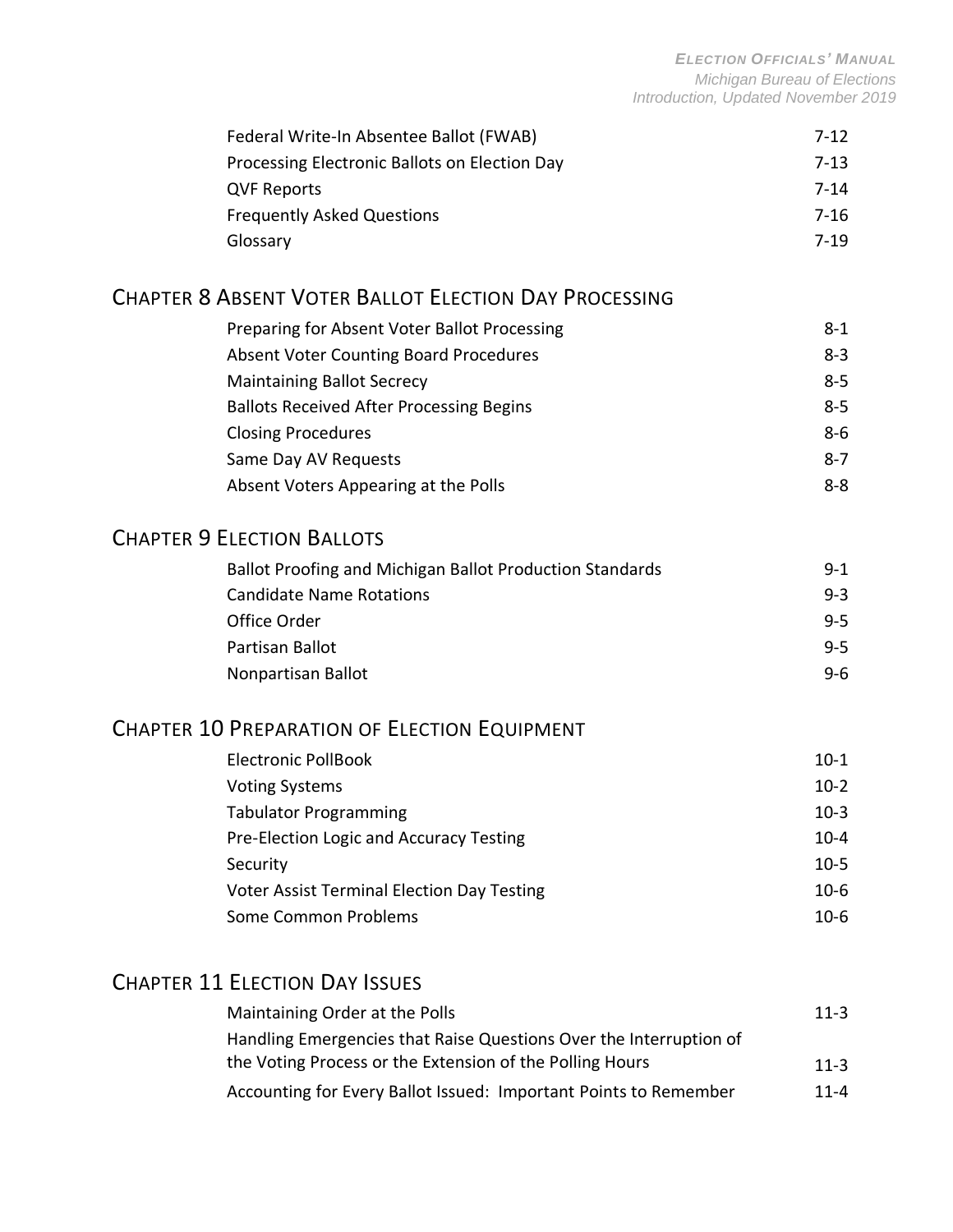| Election Eligible Voter - Registration and Voting                        | $11 - 5$  |
|--------------------------------------------------------------------------|-----------|
| Handling "Missing" Voter Registrations                                   | $11 - 6$  |
| <b>Provisional Balloting Process</b>                                     | $11 - 8$  |
| <b>Procedural Pointers</b>                                               | $11 - 13$ |
| <b>Voters Who Have Moved</b>                                             | $11 - 13$ |
| Michigan Voter Identification Requirement                                | $11 - 15$ |
| Summary - When to Issue Envelope Ballots                                 | $11 - 22$ |
| Notice to Voters - Two Types                                             | $11-22$   |
| <b>Instructing Voters</b>                                                | $11 - 24$ |
| Assisting Voters in the Voting Station                                   | $11 - 25$ |
| Campaigning at the Polls                                                 | $11 - 26$ |
| The Appointment, Rights & Duties of Election Challengers and Poll        |           |
| Watchers                                                                 | $11 - 27$ |
| <b>Election Challengers</b>                                              | 11-28     |
| <b>General Information</b>                                               | $11 - 28$ |
| The Appointment of Election Challengers                                  | 11-29     |
| Appointment Authorization Applications Submitted by Groups and           |           |
| <b>Organizations: Processing Steps</b>                                   | 11-30     |
| <b>Conduct Standards</b>                                                 | $11 - 30$ |
| <b>Rights of Challengers</b>                                             | $11 - 31$ |
| Challenge Procedure: "Unqualified Voter"                                 | $11 - 32$ |
| Challenge Procedure: Absentee Voter at Polls                             | $11 - 33$ |
| The Preparation and Issuance of Challenged Ballots                       | 11-34     |
| Challenge Procedure: Precinct Board Fails to Automatically Issue a       |           |
| Challenged Ballot When Required                                          | 11-34     |
| Challenge Procedure: Absentee Ballots                                    | $11 - 35$ |
| Challenge Procedure: Actions of the Precinct Board                       | $11 - 35$ |
| Challenge Procedure: Administration of Voter Identification              |           |
| Requirement                                                              | $11 - 35$ |
| Penalties                                                                | 11-36     |
| <b>Poll Watchers</b>                                                     | 11-36     |
| Election Challengers and Poll Watchers: Summary of Rights and Duties     | 11-37     |
| <b>Actions to Take if Problems Occur</b>                                 | 11-39     |
| Use of Video Cameras, Cell Phones, Cameras, Televisions and              |           |
| Recording Equipment in the Polls                                         | 11-39     |
| Use of iPad <sup>®</sup> , Laptop Computers and other Electronic Devices | 11-40     |
| <b>Exit Pollsters</b>                                                    | 11-40     |
| Children Allowed in Voting Station                                       | 11-40     |
| Ballot Rejected by Tabulator - Preserving Ballot Secrecy                 | 11-42     |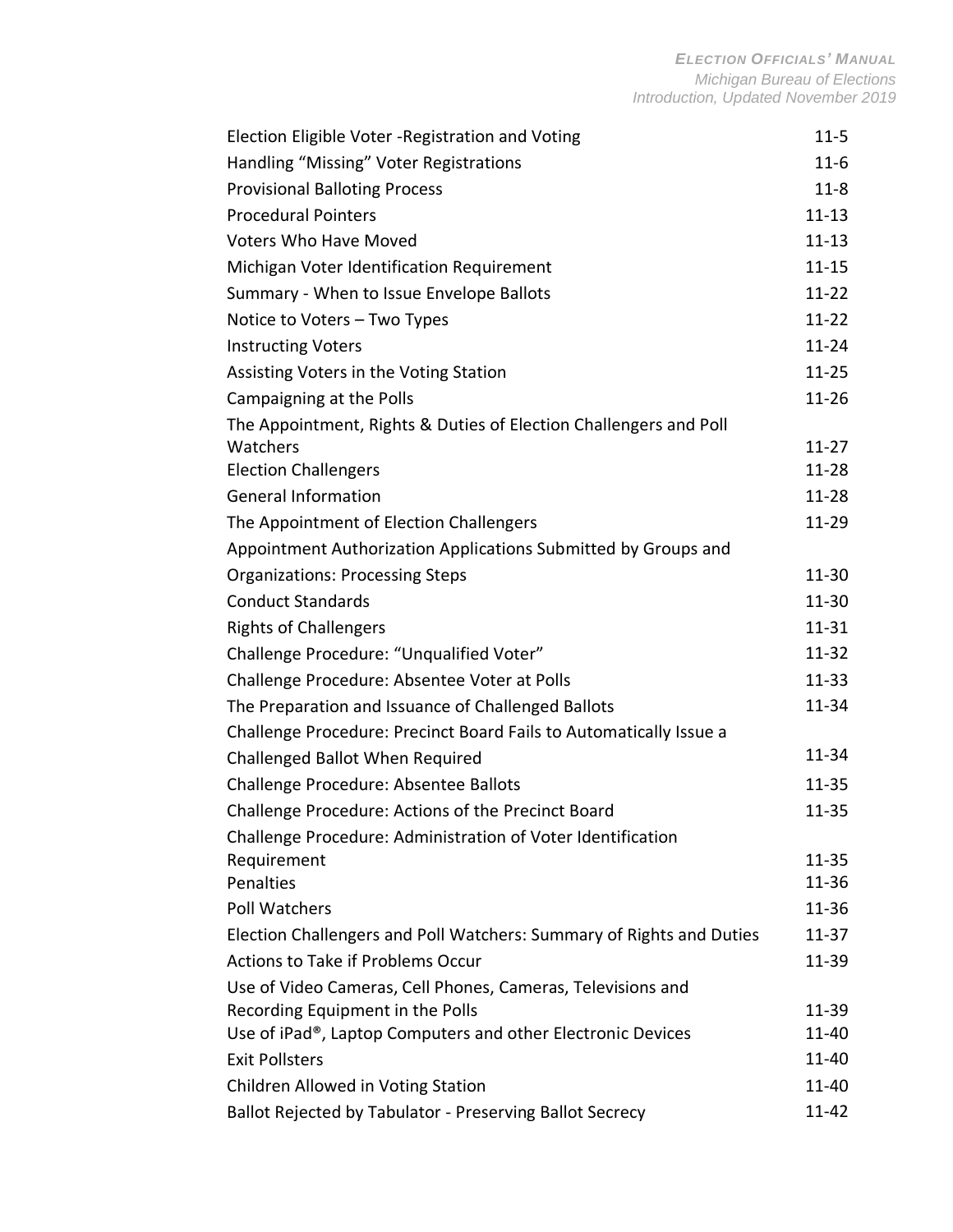*ELECTION OFFICIALS' MANUAL Michigan Bureau of Elections Introduction, Updated November 2019*

| Measures to Take if a Ballot Shortage Occurs                  | $11 - 42$ |
|---------------------------------------------------------------|-----------|
| "Check and Balance" Procedures                                | $11 - 43$ |
| <b>CHAPTER 12 PRECINCT CANVASS - CLOSING THE POLLS</b>        |           |
| <b>Public Access to Precinct Results after Polls Close</b>    | $12 - 1$  |
| Procedure for Closing the Polls                               | $12 - 2$  |
| Processing Absent Voter Ballots - False Reads                 | $12 - 8$  |
| Determining the Validity of Optical Scan Ballot Markings      | $12-9$    |
| <b>Duplicating Ballots</b>                                    | $12 - 12$ |
| Canvassing and Certifying Write-In Voters                     | $12 - 13$ |
| <b>Correcting Voter Totals</b>                                | $12 - 13$ |
| <b>Precinct Reconciliation Steps</b>                          | $12 - 14$ |
| <b>Ballot Container Sealing Procedures</b>                    | $12 - 15$ |
| Proper Use of Election Seals                                  | $12 - 17$ |
| Establishment and Use of Receiving Boards Mandatory           | $12 - 18$ |
| <b>CHAPTER 13 APPOINTING AND TRAINING ELECTION INSPECTORS</b> |           |
| <b>Appointing Election Inspectors</b>                         | $13 - 1$  |
| <b>Training Election Inspectors</b>                           | $13-2$    |
| <b>Coordinating Election Inspector Training Programs</b>      | $13 - 3$  |
| Follow-up Support                                             | $13 - 4$  |
| <b>Supplemental Training</b>                                  | $13 - 5$  |
| CHAPTER 14 ESTABLISHING VOTING PRECINCTS AND POLLING PLACES   |           |
| <b>Precinct Boundary Requirements</b>                         | 14-1      |
| Precinct Size Limits and Voting Station Minimums              | $14-2$    |
| Approval of Precinct Boundary Alterations                     | $14-2$    |
| Notice to Voters - Permanent Precinct or District Change      | $14 - 2$  |
|                                                               |           |

Temporary Precinct Consolidations 14-3 Use of School Based Precincts 14-3 Establishing Polling Places 14-7 Changes Required in Qualified Voter File 14-8 Arranging Polling Places 14-8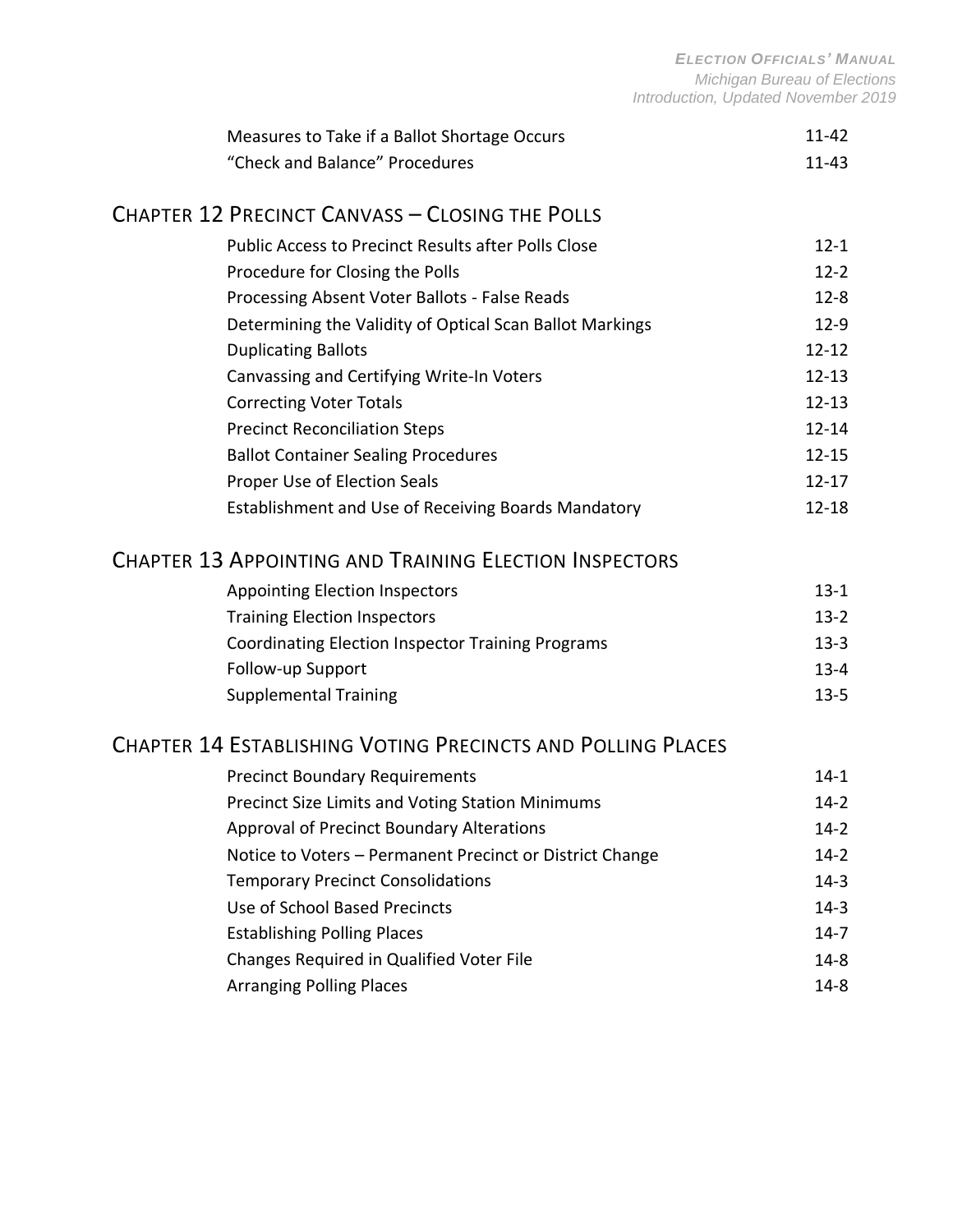#### CHAPTER 15 ELECTION DATES AND SCHOOL ELECTION COORDINATION

| <b>School Election Coordinating Committees</b>              | $15-2$   |
|-------------------------------------------------------------|----------|
| Election Date Options Extended to Cities                    | $15 - 6$ |
| "Floater" Election Date Option Extended to School Districts | $15 - 7$ |
| Reimbursement of Costs Associated with School Elections     | $15 - 7$ |
| Reimbursement Costs Associated with Village Elections       | $15-8$   |
| Reimbursement of Other Elections                            | $15-9$   |

# CHAPTER 16 ELECTION RELATED INFORMATION

| <b>Mandatory Election Publications</b>                               | $16-1$   |
|----------------------------------------------------------------------|----------|
| Required Postings & Reporting                                        | $16 - 3$ |
| <b>Optional Election Publications</b>                                | $16 - 3$ |
| Procedure for Handling Provisional Envelop Ballots Returned          | $16 - 4$ |
| Processing & Tabulating of Valid Provisional Ballot Envelope Ballots | $16 - 6$ |
| Tie Votes                                                            | $16 - 8$ |
| Document Retention and Public Availability of Voted Ballots          | $16 - 8$ |
| Post-Election Access to Voted Ballots                                | 16-10    |

# CHAPTER 17 LEGAL REMEDIES

| Recounts                                                         | $17-1$ |
|------------------------------------------------------------------|--------|
| Conduct of Mail Elections to Remedy Ballot Defects and Equipment | $17-3$ |
| <b>Malfunctions</b>                                              |        |

# CHAPTER 18 RECALL PROCESS

| Public Officials Subject to Recall              | $18-1$    |
|-------------------------------------------------|-----------|
| Clarity/Factual Review                          | $18-2$    |
| Preparation and Circulation of Recall Petitions | $18 - 4$  |
| <b>Acceptance of Recall Petitions</b>           | $18-6$    |
| <b>Checking Recall Petition</b>                 | $18-7$    |
| Signature Challenges                            | $18-9$    |
| Final Petition Review by County Clerk           | $18 - 10$ |
| <b>Recall Election Candidates</b>               | $18 - 10$ |
| Preparation and Production of Ballots           | $18 - 11$ |
| Canvass and Certification of Recall Election    | 18-11     |